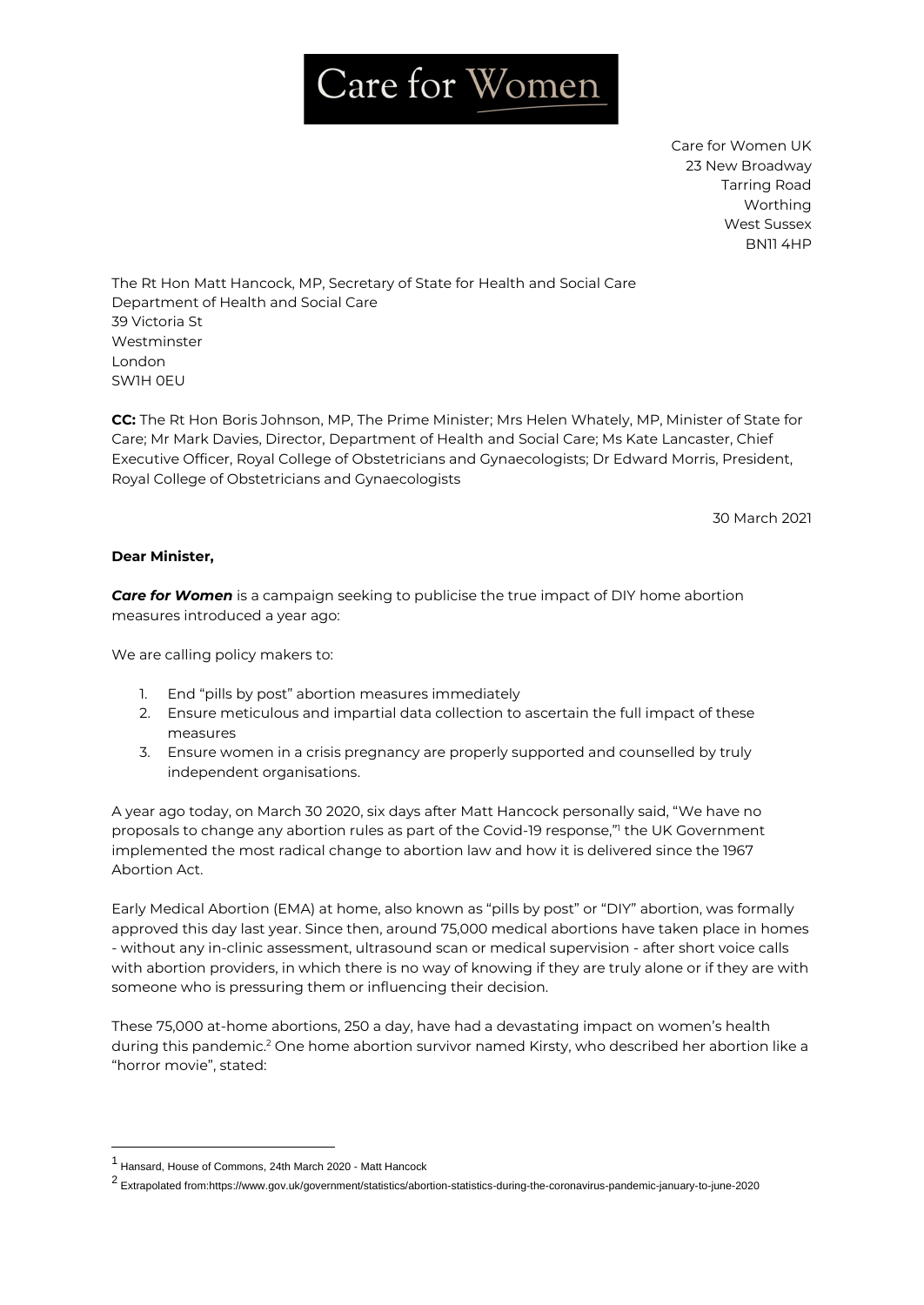*The at home abortion is being made to make you think you are doing it in the comfort of your own home without travelling to a clinic or hospital. But then you've got the memory of the loss of your child in your own home forever. So now, to me my home is no longer my home, my happy safe place. It's the place that took away my child.<sup>3</sup>*

Another woman, named Natalia, who took the pills three weeks after they were given to her - and therefore after the legal limit for this method - stated that the at-home abortion felt like being "stabbed in the stomach" and led to her spending three days "bleeding through her mattress...not wanting to speak to anyone...all alone". She said the whole experience "ruined" her.

However it is not just anecdotal evidence that suggests these measures are having a devastating impact. In May, in a public response to a woman taking these pills at 28 weeks, Clare Murphy of BPAS claimed these new measures were a "phenomenal achievement" and claimed that the figures for illegal use were "vanishingly small". <sup>4</sup> Yet the evidence suggests the opposite.

A leaked email from NHS England and Improvements, just two months into these measures, notified staff of "major resuscitations for major haemorrhaging", "ruptured ectopic" and a baby born at 32 weeks (still under investigation for murder), as a direct result of these pills.<sup>5</sup>

Data from The Department of Health and Social Care (DHSC), released in June 2020, reveals that at least 52 women had taken the pills beyond 9 weeks and 6 days by that point. Subsequent CQC data details 11 cases with serious complications where the women had taken the pills beyond the legal limit of 10 weeks. More worryingly still, four of these cases involved women taking the pills beyond 24 weeks - the current UK legal limit for abortion by any method.<sup>6</sup>

Another vital factor to consider is evidence suggesting that official statistics are incomplete. An FOI request from DHSC in June 2020 said that there had only been one complication stemming from a pills by post abortion. However, data gathered from 17 NHS Hospital Trusts and 2 Ambulance Services by *Care for Women* reveals the actual month-by-month impact, including:

- 20 ambulance call-outs per month due to women in distress after taking the pills
- 495 women per month attending hospital due to incomplete abortion
- 250 women per month requiring surgical intervention to remove retained baby and or placenta tissue
- A complication rate of 7.5 per 1,000 (five times higher than the yearly average)<sup>7</sup>

The culmination of this known evidence suggests that these measures, far from benefitting women have caused serious injury to some and have been of no benefit to many thousands of others, who, as a result of complications, have had to attend hospital anyway, many distressed, in pain and bleeding.

This data does not capture the untold story of abuse, and ongoing suffering the pills are causing in the short and long term. This issue is compounded by the fact that abortion procedures are currently not tracked in England and Wales because NHS numbers are not collected. The DHSC must also give serious consideration to the accurate collection of abortion data, given its wideranging public health implications.

Whilst claiming to serve the needs of women, these measures, by removing safeguards, have denied women proper medical supervision and care and on many occasions placed them in harm's way. It should come as no surprise that comprehensive surveying by *Savanta ComRes* of over 2000

<sup>3</sup> https://www.careforwomen.co.uk/womenstestimonies

<sup>4</sup> https://www.thesun.co.uk/news/11690506/police-probe-death-of-unborn-baby-after-woman-has-illegal-abortion-by-post-at-28-weeks-four-weekspast-limit/

<sup>5</sup> https://christianconcern.com/wp-content/uploads/2018/10/CC-Resource-Misc-Judicial-Review-Abortion-200729-NHS-email-2.pdf

<sup>6</sup> https://percuity.files.wordpress.com/2021/02/complications-from-ema-kd210211.pdf

<sup>7</sup> https://www.careforwomen.co.uk/hospital-and-ambulance-data